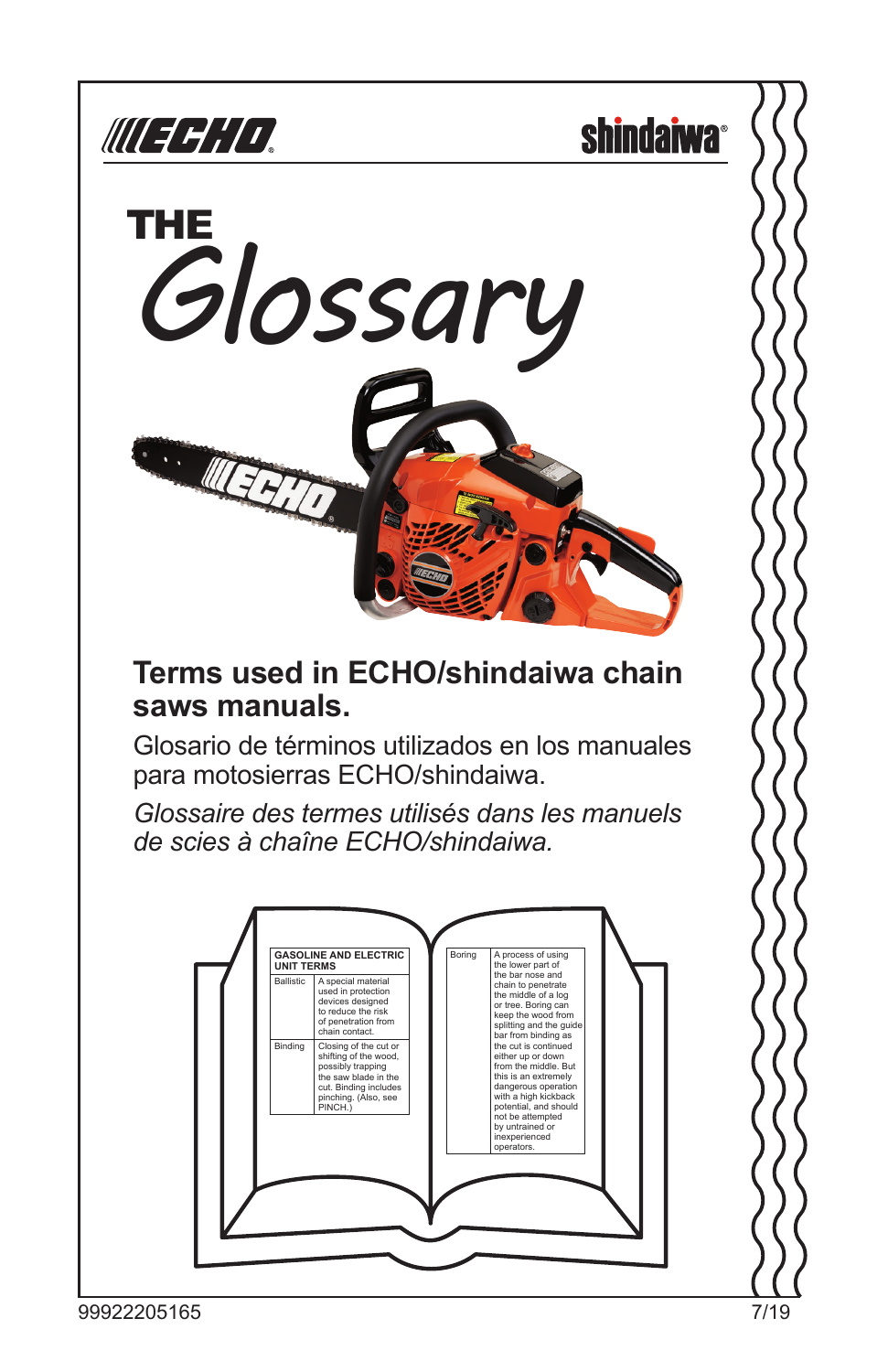### **GLOSSARY - Chain saws**

### WIEGHD.

| <b>Gasoline powered unit terms</b>              |                                                                                                                                                                                                                                                                                                                                                                                                             |  |
|-------------------------------------------------|-------------------------------------------------------------------------------------------------------------------------------------------------------------------------------------------------------------------------------------------------------------------------------------------------------------------------------------------------------------------------------------------------------------|--|
| Term                                            | <b>Definition</b>                                                                                                                                                                                                                                                                                                                                                                                           |  |
| Throttle<br>Trigger                             | Located in the rear handle, it is used to control the speed of<br>the engine.                                                                                                                                                                                                                                                                                                                               |  |
| Throttle<br>Trigger Latch<br><b>Button</b>      | The control used to set the throttle for a fast idle speed,<br>required to start a cold engine. The throttle can be unlatched<br>by squeezing the throttle trigger.                                                                                                                                                                                                                                         |  |
| Throttle<br>Trigger<br>Lockout Lever            | A safety lever on the top of the rear handle which must be<br>depressed before the throttle trigger can be activated. When<br>the operator lets go of the rear handle, the throttle will be<br>locked in idle position.                                                                                                                                                                                     |  |
| <b>Throttling Back</b>                          | Releasing the throttle trigger to allow a decrease in engine<br>speed (rpm).                                                                                                                                                                                                                                                                                                                                |  |
| Throttling Up                                   | Depressing the throttle trigger to allow an increase in engine<br>speed (rpm).                                                                                                                                                                                                                                                                                                                              |  |
|                                                 | <b>Electric powered unit terms</b>                                                                                                                                                                                                                                                                                                                                                                          |  |
| <b>Dielectric</b><br>Material                   | A material that reduces the likelihood of shock or<br>electrocution by providing protection against current flow<br>through the chain saw housing to the operator.                                                                                                                                                                                                                                          |  |
| <b>GAUGE</b>                                    | a term that is used to describe the size of wire required<br>when using extension cord with electric units over specific<br>distances.                                                                                                                                                                                                                                                                      |  |
| <b>GFCI</b>                                     | Ground Fault Circuit Interrupter. An electrical circuit breaking<br>device which provides protection against electrical shock<br>hazards.                                                                                                                                                                                                                                                                   |  |
| Throttle<br>Trigger/Stop<br>Switch              | An electrical switch, which allows the motor to start and run,<br>prevents the motor from running, and turns the motor off.<br>Refer to Operator's Manual to learn and understand the stop<br>and start Procedure.                                                                                                                                                                                          |  |
| <b>Gasoline and Electric powered unit terms</b> |                                                                                                                                                                                                                                                                                                                                                                                                             |  |
| <b>Ballistic</b>                                | A special material used in protection devices designed to<br>reduce the risk of penetration from chain contact.                                                                                                                                                                                                                                                                                             |  |
| <b>Binding</b>                                  | Closing of the cut or shifting of the wood, possibly trapping<br>the saw blade in the cut. Binding includes pinching. (Also,<br>see PINCH.)                                                                                                                                                                                                                                                                 |  |
| <b>Boring</b>                                   | A process of using the lower part of the bar nose and chain<br>to penetrate the middle of a log or tree. Boring can keep the<br>wood from splitting and the guide bar from binding as the<br>cut is continued either up or down from the middle. But this<br>is an extremely dangerous operation with a high kickback<br>potential, and should not be attempted by untrained or<br>inexperienced operators. |  |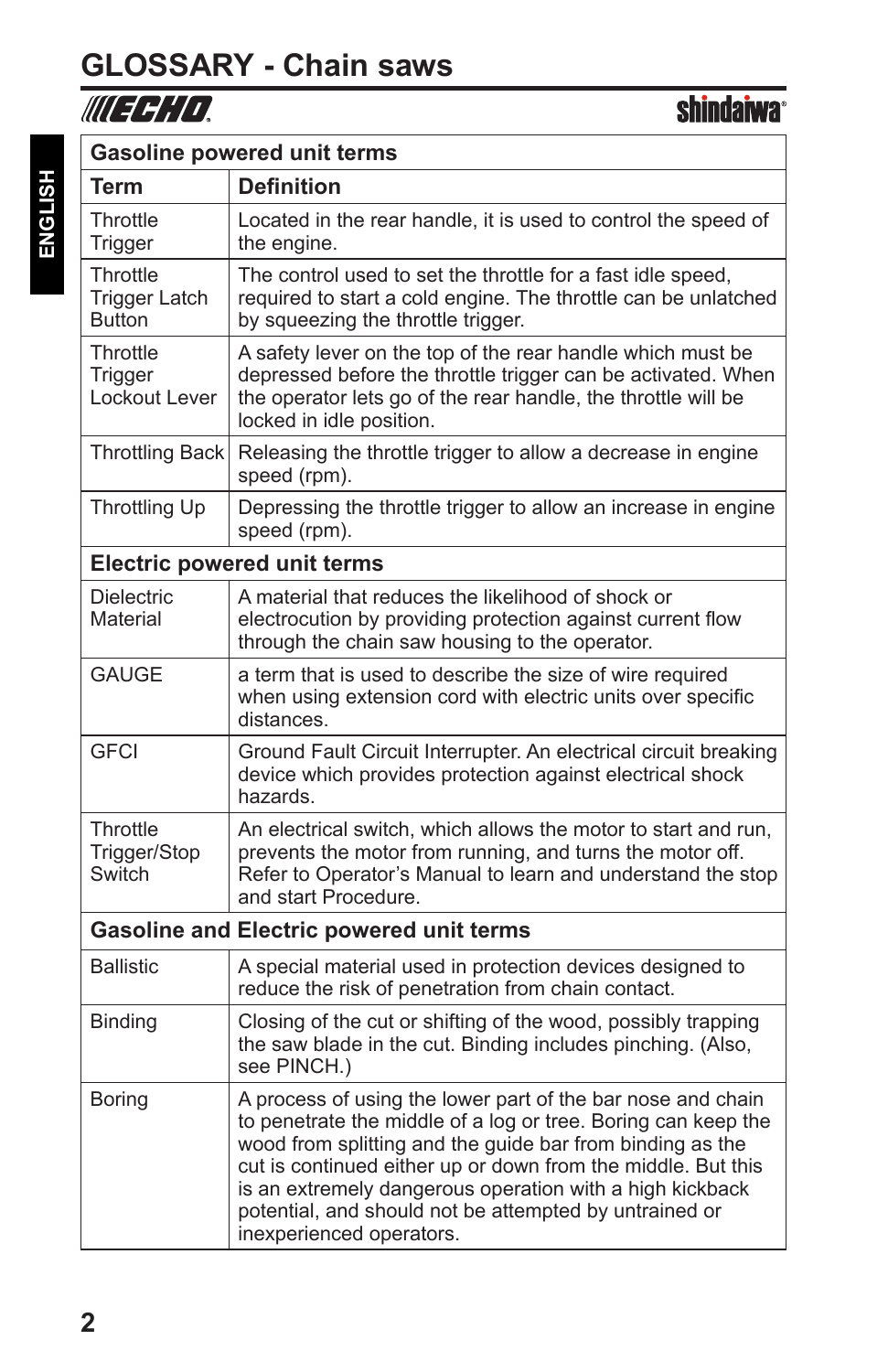|                                     | SIIIIllialwa                                                                                                                                                                                                                             |
|-------------------------------------|------------------------------------------------------------------------------------------------------------------------------------------------------------------------------------------------------------------------------------------|
| <b>Bow Guide</b>                    | A guide bar (see definition below) with a large open center<br>used by some professional pulpwood loggers.                                                                                                                               |
|                                     | A DANGER! ECHO Inc. warns against the use of a<br>bow quide on your chain saw. A bow quide increases<br>the risk of severe kickback and serious injury. Do<br>not use a bow guide unless you have experience or<br>specialized training. |
| <b>Brushing Out</b>                 | Cutting or otherwise removing undergrowth and brush in the<br>cutting area and along the planned path of retreat.                                                                                                                        |
| <b>Bucking</b>                      | Generally the standard cross cuts made to section a log or<br>felled tree. Variations include over bucking (cutting from top<br>down) and under bucking (from underside).                                                                |
| Bumper                              | The front of the power head and guide bar cover used as<br>a work stop and/or pivot point when pivoting the saw blade<br>into the wood.                                                                                                  |
| <b>Bumper Spike</b>                 | An optional spiked stop plate for holding the chain saw<br>steady against the wood, preferred by some chain saw users<br>during felling operations.                                                                                      |
| Cant Hook                           | A combination hook and lever tool for rolling and positioning<br>logs.                                                                                                                                                                   |
| Chain Catcher                       | A projection designed to reduce the risk of the operator's<br>right hand from being hit by a chain, which has broken or<br>derailed from the guide bar during cutting.                                                                   |
| Chain<br><b>Tensioner</b>           | The device which permits precise adjustment of the chain<br>tension.                                                                                                                                                                     |
| Chaps                               | Specially designed leg protection, which can reduce the risk<br>of injury due to contact with a moving saw chain.                                                                                                                        |
| Choke                               | The engine control used to enrich the fuel mixture for cold<br>starting.                                                                                                                                                                 |
| Clearing                            | Removing undergrowth and saplings from an area with a<br>chain saw.                                                                                                                                                                      |
| Computed<br>Kickback<br>Angle (CKA) | The angle that is computed from testing on a kickback-test<br>machine in conformance with ANSI B175.1 Standard testing<br>procedures.                                                                                                    |
| Fan Cover                           | The air intake grille. It covers the cooling fan and also<br>contains part of the starter assembly.                                                                                                                                      |
| <b>Felling Back</b><br>Cut          | The final cut or series of cuts made to complete the hinge<br>and fell the tree.                                                                                                                                                         |
| Follow<br>Through                   | After the chain saw completes a cut and is no longer<br>supported by the wood, an uncontrolled chain saw can<br>continue on its path and strike the legs, feet or body of the<br>operator.                                               |

WEERTH.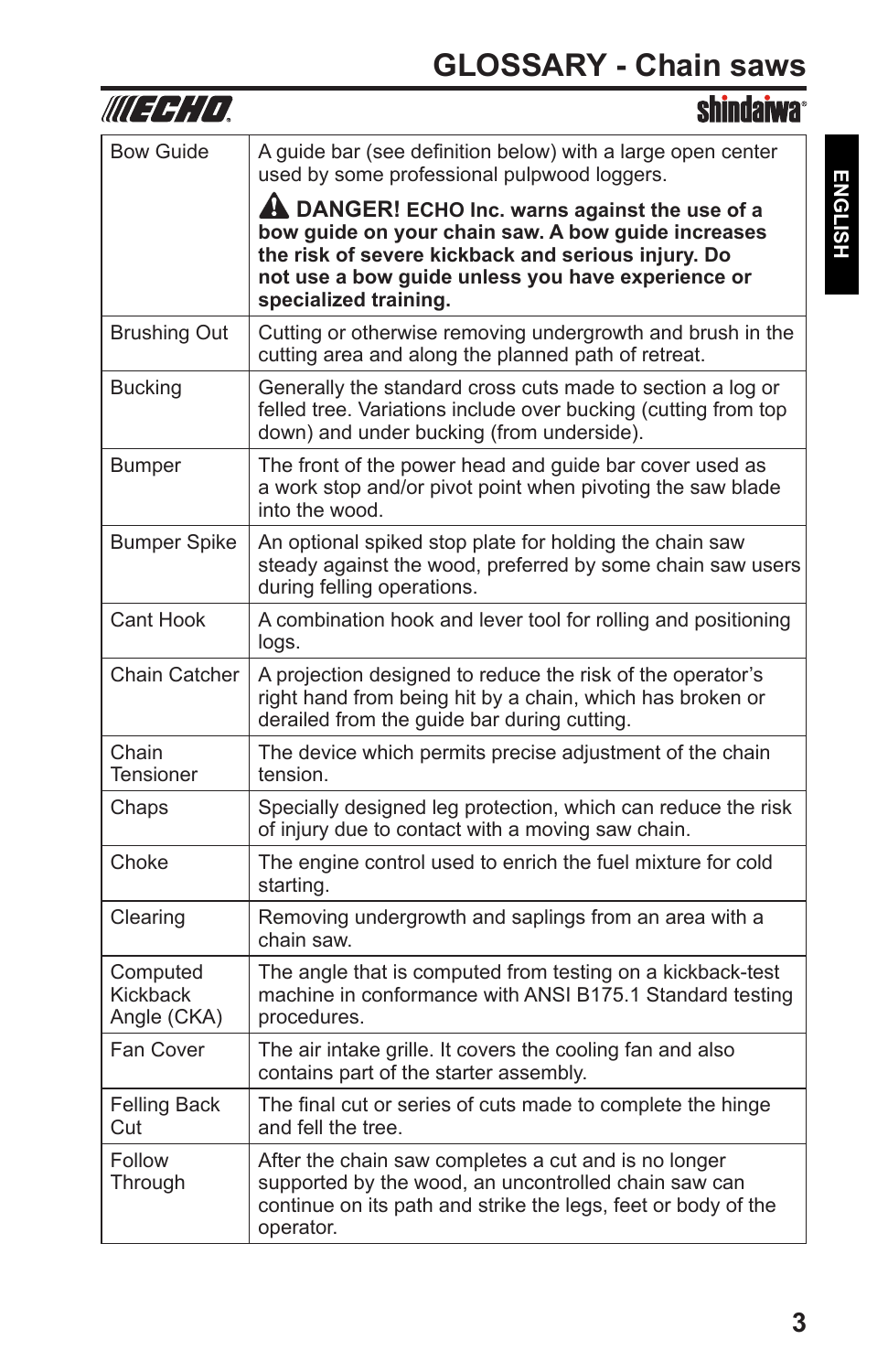### **GLOSSARY - Chain saws**

|                           | shindaiwa <sup>®</sup>                                                                                                                                                                                                                                                                                                                                                                                     |
|---------------------------|------------------------------------------------------------------------------------------------------------------------------------------------------------------------------------------------------------------------------------------------------------------------------------------------------------------------------------------------------------------------------------------------------------|
| Front Hand<br>Guard       | This required device is intended to reduce the operator's risk<br>of injury from projecting branches and saw-chain contact<br>with the left hand in the event the operator loses his grip<br>from the upper part of the handle. Do not operate a chain<br>saw with a loose or broken hand guard.                                                                                                           |
| Guide Bar                 | The railed structure that supports and guides the saw chain.                                                                                                                                                                                                                                                                                                                                               |
| Hinge                     | Uncut wood which holds the tree from twisting off the stump<br>and guides or "hinges" its fall. The hinge is formed by<br>making the back cut towards the directional control notch,<br>coming approximately parallel to the notch but no closer than<br>about 2 inches (about 51 mm) away.                                                                                                                |
| Kerf                      | The groove opening produced by the chain saw.                                                                                                                                                                                                                                                                                                                                                              |
| Kickback                  | The general term describing two highly dangerous reactions<br>which can occur. When used alone in this manual, the term<br>"kickback" refers to rotational kickback. To prevent kickback,<br>keep the bar nose properly covered with the optional Kick<br>Guard™ device. If the optional Kick Guard device is absent,<br>kickback can occur if the unshielded bar nose touches an<br>object or the ground. |
| Rotational<br>Kickback    | The violent reaction which can occur when the chain at the<br>upper section of the nose is suddenly stopped or impeded,<br>thereby dangerously driving the bar nose in an upward arc<br>toward the operator.                                                                                                                                                                                               |
| Linear<br>Kickback        | A push reaction, which can occur under certain conditions<br>with the guide bar buried in the cut when the cut closes,<br>pinching the chain along the top rails of the guide bar and<br>propelling the chain saw straight back toward the operator.                                                                                                                                                       |
| Kick Guard™<br>Device     | Optional anti-kickback device attached to the bar nose.                                                                                                                                                                                                                                                                                                                                                    |
| Limbing                   | The process employing cuts to remove limbs from a tree.                                                                                                                                                                                                                                                                                                                                                    |
| Low-Kickback<br>Saw Chain | A saw chain which has been demonstrated to meet the<br>kickback requirements of ANSI Standard B 175.1 on a<br>representative sample of chain saws.                                                                                                                                                                                                                                                         |
| <b>Felling Notch</b>      | A vee or other shape cutout made at right angles to the<br>desired line of fall on the side the tree is to fall.                                                                                                                                                                                                                                                                                           |
| Side Notch                | A cut made on one or both sides of the trunk either to reduce<br>the chance of splitting, or as part of the Apple Core Method.                                                                                                                                                                                                                                                                             |
| Pinch                     | Specifically the closing-in of the wood which pinches and<br>stops the chain along the top rails of the guide bar during a<br>cut. This can result in the chain saw being propelled straight<br>back toward the operator (called a Linear Kickback). Pinch<br>can also occur on the lower rails of the bar, resulting in the<br>chain saw being pulled away from the operator.                             |
| <b>Plunge Cutting</b>     | Another term for Boring with a chain saw. See definition of<br>Boring.                                                                                                                                                                                                                                                                                                                                     |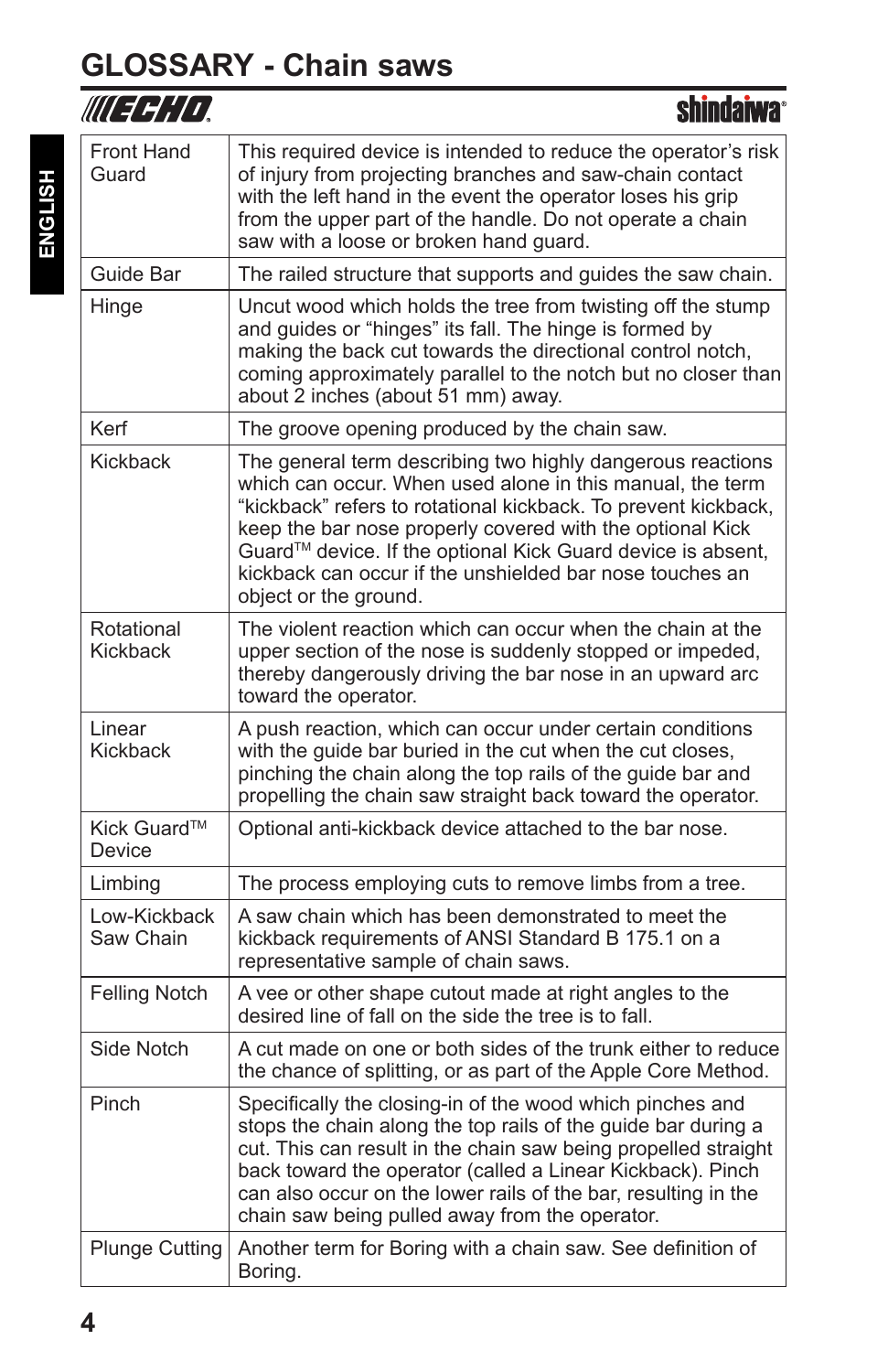| WUEFHIO,                          | <b>shindaiwa</b> °                                                                                                                                                                                                                                                                                                                                                      |
|-----------------------------------|-------------------------------------------------------------------------------------------------------------------------------------------------------------------------------------------------------------------------------------------------------------------------------------------------------------------------------------------------------------------------|
| Pruning                           | The process of trimming branches on a living tree.                                                                                                                                                                                                                                                                                                                      |
| Push And Pull                     | When cutting is done along the bottom rails of the guide bar,<br>the reaction on the saw is a pull away from the operator.<br>When the top of the guide bar is used, the reaction pushes<br>the saw towards the operator. Both are normal reactions<br>which must be controlled by the operator.                                                                        |
| Reduced-<br>Kickback<br>Guide Bar | Guide bars which are recognized by the ANSI Standard<br>B175.1 as having as small or reduced radius nose to reduce<br>the potential kickback area.                                                                                                                                                                                                                      |
| Reduced-<br>Kickback Saw<br>Chain | Saw chain which has been demonstrated to reduce kickback<br>on a selected group of chain saw models during ANSI<br>testing. Before using "reduced kickback" chain, ask your<br>dealer to determine if your chain saw can accommodate<br>"reduced-kickback" chain and still meet the 45-degree CKA<br>requirement.                                                       |
| Scabbard                          | A sheath to cover the chain and bar during transport and at<br>other times when the saw is not in use.                                                                                                                                                                                                                                                                  |
| Scything                          | A sweeping, close-to-ground action with the saw blade<br>to remove brush and weeds. Scything must not be done<br>without the protection provided by the optional Kick Guard™<br>device.                                                                                                                                                                                 |
| Side Line                         | Attached to a tether line, it is pulled at a 90 degree angle to<br>the tether line.                                                                                                                                                                                                                                                                                     |
| Skating                           | When the chain saw fails to dig in during a cut, the guide bar<br>can begin hopping or dangerously skidding along the surface<br>of the log or branch, possibly resulting in the loss of control<br>of the chain saw. To prevent or reduce skating, properly hold<br>the chain saw with two hands and make sure the saw chain<br>has established a groove for cutting.  |
| <b>Tether Line</b>                | A rope, chain or cable tied high up on a tree trunk for<br>leverage, and used to tether the tree against a backward<br>fall and to exert a steady pull to ensure the tree's proper fall.<br>Tethering can be dangerous if improperly executed, such as<br>if a tether line is not strong enough to withstand the pull, or<br>the available pulling force is inadequate. |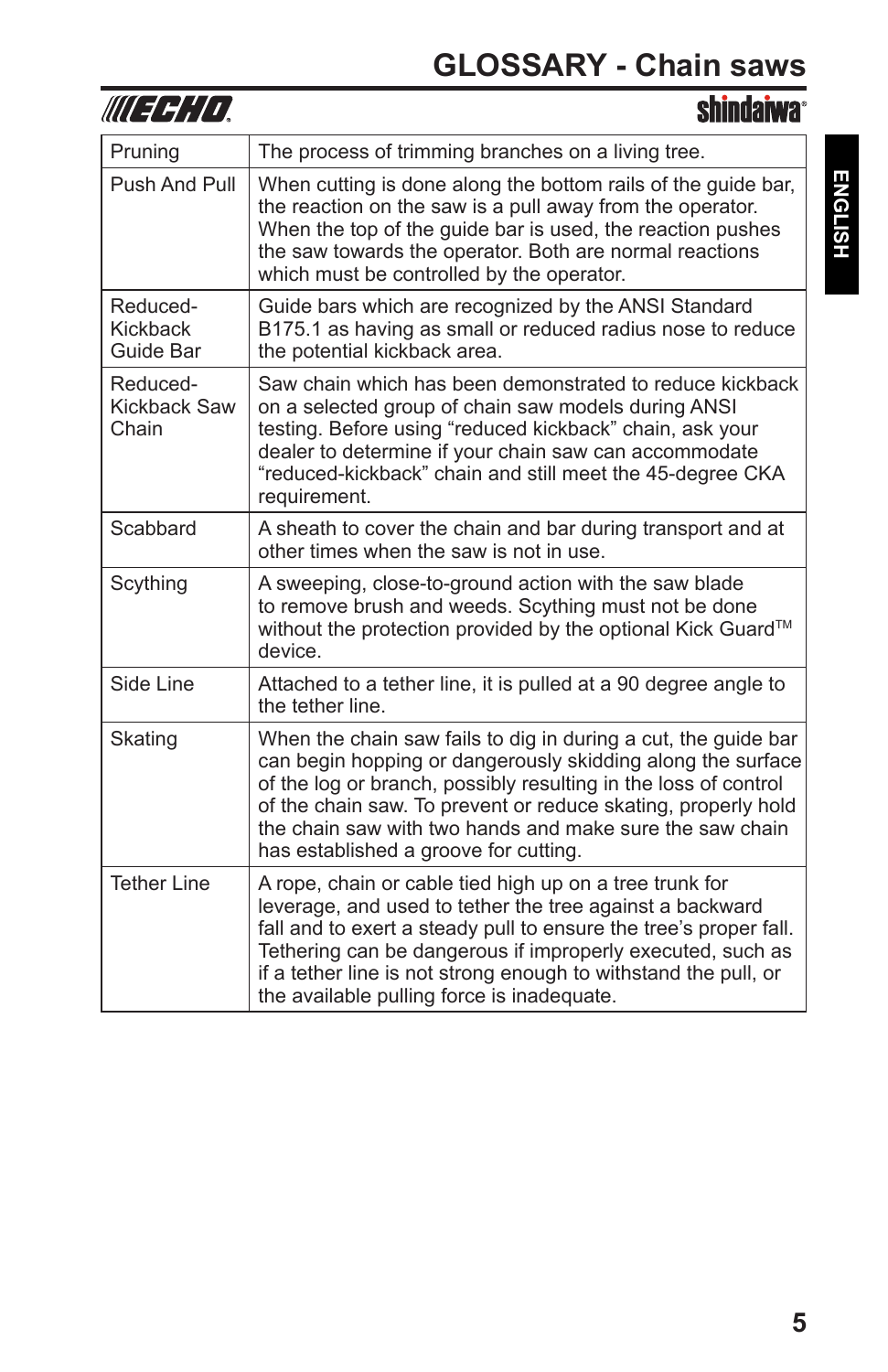# **GLOSARIO - Motosierras**

### **shindaiwa**<sup>®</sup>

| Términos para las unidades con motor de gasolina             |                                                                                                                                                                                                                                       |  |
|--------------------------------------------------------------|---------------------------------------------------------------------------------------------------------------------------------------------------------------------------------------------------------------------------------------|--|
| Término                                                      | <b>Definición</b>                                                                                                                                                                                                                     |  |
| Gatillo Del<br>Regulador                                     | Ubicado en el asa trasera, se usa para controlar la<br>velocidad del motor.                                                                                                                                                           |  |
| Botón De<br>Enganche Del<br>Gatillo Del<br>Regulador         | El control usado para fijar el regulador para una velocidad<br>de ralentí rápida, requerida para arrancar el motor en frío.<br>El regulador puede desengancharse apretado el gatillo<br>del mismo.                                    |  |
| Palanca De<br><b>Bloqueo Del</b><br>Gatillo Del<br>Regulador | Una palanca de seguridad en la parte de arriba del asa<br>trasera debe apretarse antes de activar el gatillo del<br>regulador. Cuando el operador suelta el asa trasera, el<br>regulador quedará bloqueado en la posición de ralentí. |  |
| Desacelerar                                                  | Soltar el gatillo del regulador para permitir una<br>disminución de la velocidad del motor (rpm).                                                                                                                                     |  |
| Acelerar                                                     | Apretar el gatillo del regulador para permitir un aumento<br>de la velocidad del motor (rpm).                                                                                                                                         |  |
|                                                              | Términos para las unidades eléctricas                                                                                                                                                                                                 |  |
| Material<br>Dieléctrico                                      | Material que reduce la posibilidad de descarga eléctrica<br>o electrocución protegiendo contra el paso de corriente a<br>través de la caja de la sierra de cadena al operador.                                                        |  |
| Calibre                                                      | término usado para describir el tamaño del cable<br>necesario al usar un cordón a alargamiento con unidades<br>eléctricas a distancias específicas.                                                                                   |  |
| <b>GFCI</b>                                                  | Interruptor de circuitos por corrientes a tierra. Dispositivo<br>eléctrico de interrupción de circuitos que protege contra<br>los peligros de descarga eléctrica.                                                                     |  |
| Gatillo Del<br>Regulador/<br>Interruptor De<br>Parada        | Interruptor eléctrico, que permite al motor arrancar y<br>funcionar, que impide que el motor funcione, y apaga el<br>motor. Consulte el manual del operador para aprender y<br>entender el procedimiento de parada y arranque.        |  |
| Términos para las unidades de gasolina y eléctricas          |                                                                                                                                                                                                                                       |  |
| <b>Balístico</b>                                             | Material especial usado en dispositivos de protección<br>diseñados para reducir el riesgo de penetración por<br>contacto de la cadena.                                                                                                |  |
| Agarrotamiento                                               | Cierre del corte o desplazamiento de la madera,<br>atrapando posiblemente la hoja de la sierra en el corte.<br>El agarrotamiento incluye aprisionamiento. (Vea también<br>APRISIONAMIENTO).                                           |  |
| Guía De Arco                                                 | Espada (vea la definición de abajo) con un centro grande<br>abierto usado por algunos leñadores profesionales de<br>pulpa de madera.                                                                                                  |  |

l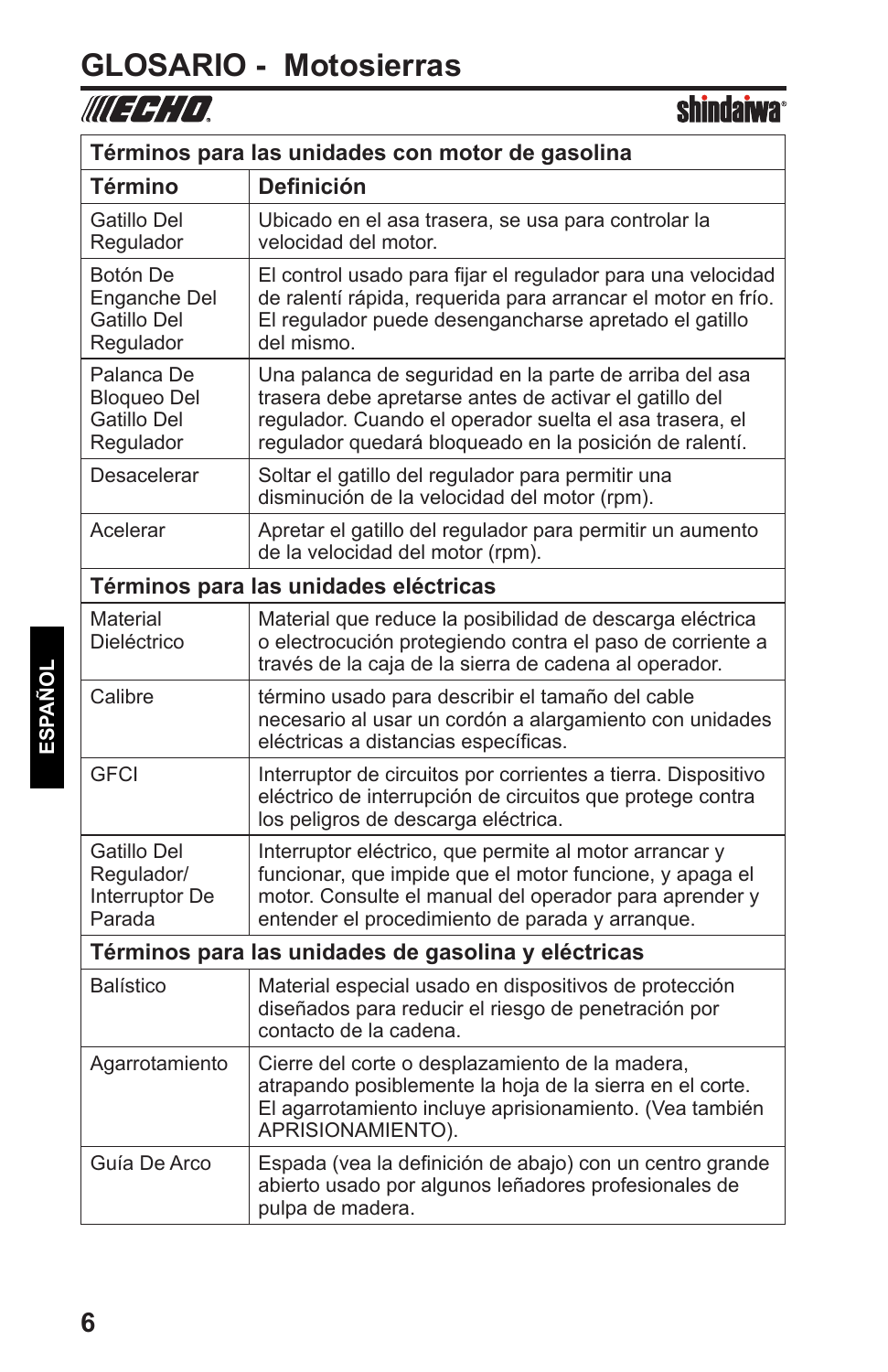| III EEHID                                                                                                                                                                                                                                                             | <b>shindaiwa</b>                                                                                                                                                                                                                                                                                                                                                                                                                                                         |  |
|-----------------------------------------------------------------------------------------------------------------------------------------------------------------------------------------------------------------------------------------------------------------------|--------------------------------------------------------------------------------------------------------------------------------------------------------------------------------------------------------------------------------------------------------------------------------------------------------------------------------------------------------------------------------------------------------------------------------------------------------------------------|--|
| Troceado                                                                                                                                                                                                                                                              | Generalmente los cortes transversales normales<br>efectuados para cortar un tronco o árbol caído. Entre<br>las variaciones se incluyen troceado por arriba (cortar<br>de arriba abajo) y troceado por abajo (desde la parte de<br>abajo).                                                                                                                                                                                                                                |  |
| Taladrado                                                                                                                                                                                                                                                             | Proceso que consiste en usar la parte inferior de la nariz<br>de la barra y la cadena para penetrar en la parte media<br>de un tronco o árbol. El taladrado puede impedir que<br>se escinda la madera y se agarrote la espada a medida<br>que continúa el corte hacia arriba o hacia abajo desde la<br>parte media. Pero ésta es una operación muy peligrosa<br>con un posible alto retroceso, y no la deben intentar los<br>operadores sin capacitar o sin experiencia. |  |
| A PELIGRO! ECHO Inc. advierte contra el uso de una guía de arco en<br>la sierra de cadena. Una guía de arco aumenta el riesgo de un retroceso<br>brusco y lesiones graves. No use una guía de arco a menos que tenga<br>experiencia o una capacitación especializada. |                                                                                                                                                                                                                                                                                                                                                                                                                                                                          |  |
| Desbrozado                                                                                                                                                                                                                                                            | Corte o eliminación de vegetación y broza en el área de<br>corte y a lo largo de la ruta o retirada planificada.                                                                                                                                                                                                                                                                                                                                                         |  |
| Paragolpes                                                                                                                                                                                                                                                            | La parte delantera de la cubierta de la cabeza motorizada<br>y espada usadas como parada de trabajo y punto de<br>pivote al pivotar la hoja de la sierra hacia el interior de la<br>madera.                                                                                                                                                                                                                                                                              |  |
| Púa De<br>Paragolpes                                                                                                                                                                                                                                                  | Placa de parada opcional con púa para sujetar bien<br>la sierra de la cadena contra la madera, preferida por<br>algunos usuarios de sierras de cadena durante las<br>operaciones de tala.                                                                                                                                                                                                                                                                                |  |
| Gancho<br>Maderero                                                                                                                                                                                                                                                    | Herramienta combinada de gancho y palanca para hacer<br>rodar y colocar troncos.                                                                                                                                                                                                                                                                                                                                                                                         |  |
| Fiador De<br>Cadena                                                                                                                                                                                                                                                   | Proyección diseñada para reducir el riesgo de que la<br>mano derecha sea golpeada por una cadena rota o<br>descarrilada de la espada durante el corte.                                                                                                                                                                                                                                                                                                                   |  |
| Tensor De<br>Cadena                                                                                                                                                                                                                                                   | El dispositivo que permite un ajuste preciso de la tensión<br>de la cadena.                                                                                                                                                                                                                                                                                                                                                                                              |  |
| Chaparreras O<br>Zahones                                                                                                                                                                                                                                              | Protección de las piernas especialmente diseñada, que<br>puede reducir el riesgo de lesiones debidas al contacto<br>con una cadena de sierra en movimiento.                                                                                                                                                                                                                                                                                                              |  |
| Estrangulador                                                                                                                                                                                                                                                         | El control del motor usado para enriquecer la mezcla de<br>combustible para arrancar en frío.                                                                                                                                                                                                                                                                                                                                                                            |  |
| Desmonte                                                                                                                                                                                                                                                              | Eliminación de la vegetación baja y los árboles jóvenes de<br>un área con una sierra de cadena.                                                                                                                                                                                                                                                                                                                                                                          |  |
| Ángulo De<br>Retroceso<br>Calculado (ARC)                                                                                                                                                                                                                             | Ángulo que se calcula al probar en una máquina de<br>pruebas de retroceso según ANSI B175.1 Procedimientos<br>de pruebas normales.                                                                                                                                                                                                                                                                                                                                       |  |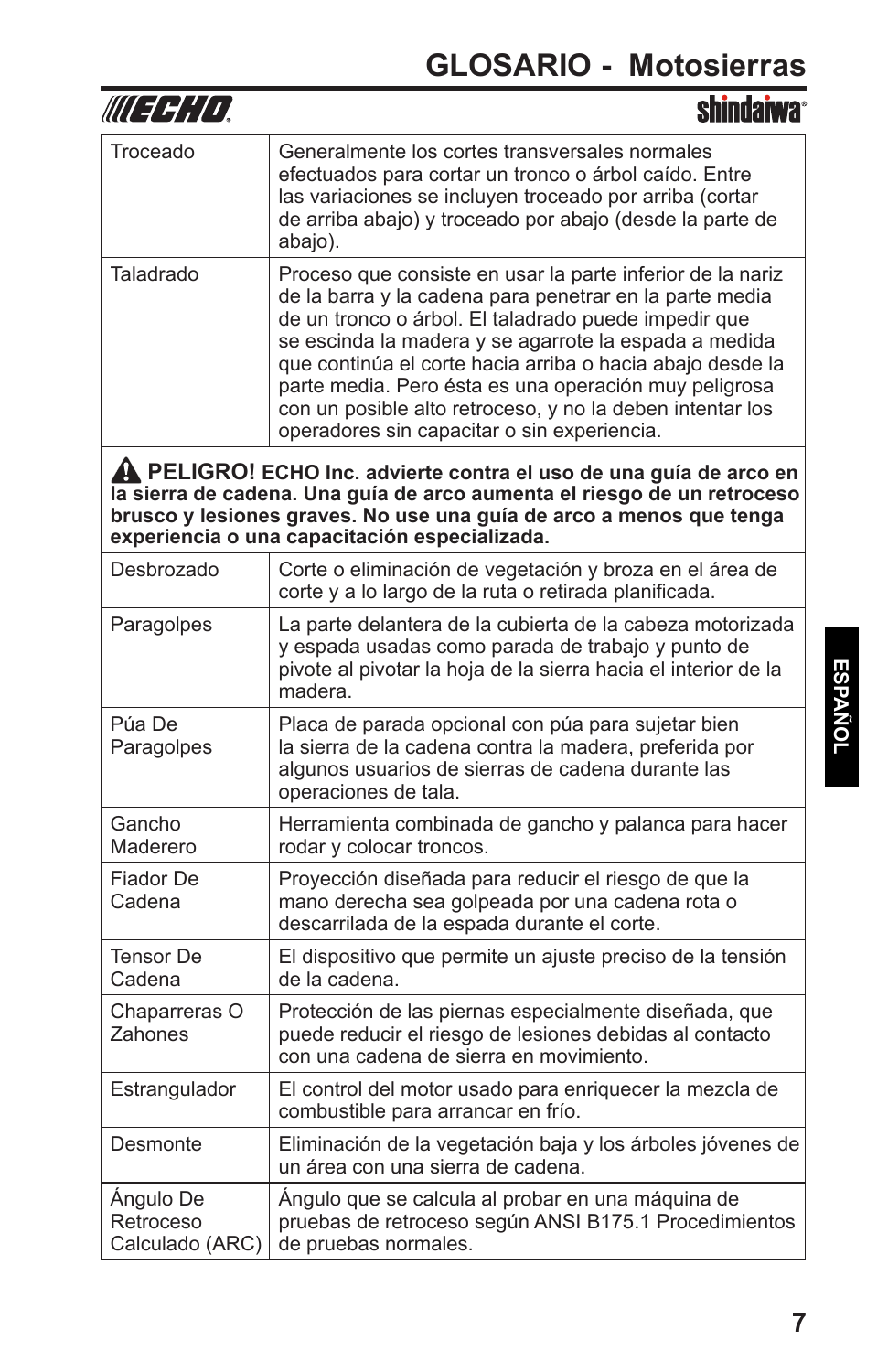## **GLOSARIO - Motosierras**

| WU 47,14                          | SIIIIIUdIWd                                                                                                                                                                                                                                                                                                                                                                                                                                                                                                         |
|-----------------------------------|---------------------------------------------------------------------------------------------------------------------------------------------------------------------------------------------------------------------------------------------------------------------------------------------------------------------------------------------------------------------------------------------------------------------------------------------------------------------------------------------------------------------|
| Cubierta Del<br>Ventilador        | Rejilla de admisión de aire. Cubre el ventilador de<br>enfriamiento y también contiene parte del conjunto del<br>motor de arranque.                                                                                                                                                                                                                                                                                                                                                                                 |
| <b>Corte Posterior</b><br>De Tala | El corte final o una serie de cortes efectuados para<br>completar la bisagra y talar el árbol.                                                                                                                                                                                                                                                                                                                                                                                                                      |
| Espada                            | La estructura con carriles que sujeta y guía la cadena de<br>la sierra.                                                                                                                                                                                                                                                                                                                                                                                                                                             |
| Movimiento<br>Complementario      | Una vez que la sierra de cadena complete un corte y deje<br>de estar apoyada por la madera, una sierra de cadena<br>sin controlar puede seguir su trayectoria y golpear las<br>piernas, pies o cuerpo del operador.                                                                                                                                                                                                                                                                                                 |
| Protector De La<br>Mano Derecha   | Este dispositivo requerido está diseñado para reducir<br>el riesgo de lesión del operador debido a las ramas<br>sobresalientes y al contacto de la cadena de la sierra con<br>la mano izquierda en el caso de que el operador suelte la<br>parte superior del asa. No opere una sierra de cadena con<br>un protector de mano suelto o roto.                                                                                                                                                                         |
| Bisagra                           | Madera sin cortar que impide que el árbol se desprenda<br>del tocón retorciéndose y guíe o articule su caída.<br>La bisagra se forma efectuando el corte posterior<br>hacia la muesca de control de sentido, haciéndose<br>aproximadamente paralela a la muesca pero no más<br>cerca de unas 2 pulgadas (unos 51 mm).                                                                                                                                                                                               |
| Entalladura                       | La abertura de la muesca producida por la sierra de<br>cadena.                                                                                                                                                                                                                                                                                                                                                                                                                                                      |
| Retroceso                         | El término general que describe dos reacciones muy<br>peligrosas que se pueden producir. Cuando se usa por sí<br>solo en este manual, el término "retroceso" se refiere al<br>retroceso rotacional. Para impedir el retroceso, mantenga<br>bien cubierta la punta de la barra con el dispositivo<br>opcional Kick Guard <sup>™</sup> . Si no hay instala un dispositivo<br>opcional Kick Guard, se puede producir un retroceso si la<br>punta de la barra sin proteger hace contacto con un objeto<br>o el terreno. |
| Retroceso<br>Rotacional           | La reacción violenta que puede ocurrir cuando la cadena<br>en la sección superior de la punta se detiene o queda<br>obstaculizada súbitamente, haciendo que la punta de<br>la barra describa un peligroso arco ascendente hacia el<br>operador.                                                                                                                                                                                                                                                                     |
| Retroceso Lineal                  | Reacción de empuje que puede ocurrir en ciertas<br>condiciones con la espada introducida en el corte cuando<br>se cierra el corte, aprisionando la cadena a lo largo de los<br>carriles superiores de la espada y propulsando la sierra<br>de cadena recto hacia al operador.                                                                                                                                                                                                                                       |
| Dispositivo Kick<br>Guard         | Opcional dispositivo contra el retroceso conectado en la<br>punta de la barra.                                                                                                                                                                                                                                                                                                                                                                                                                                      |

ohindohuos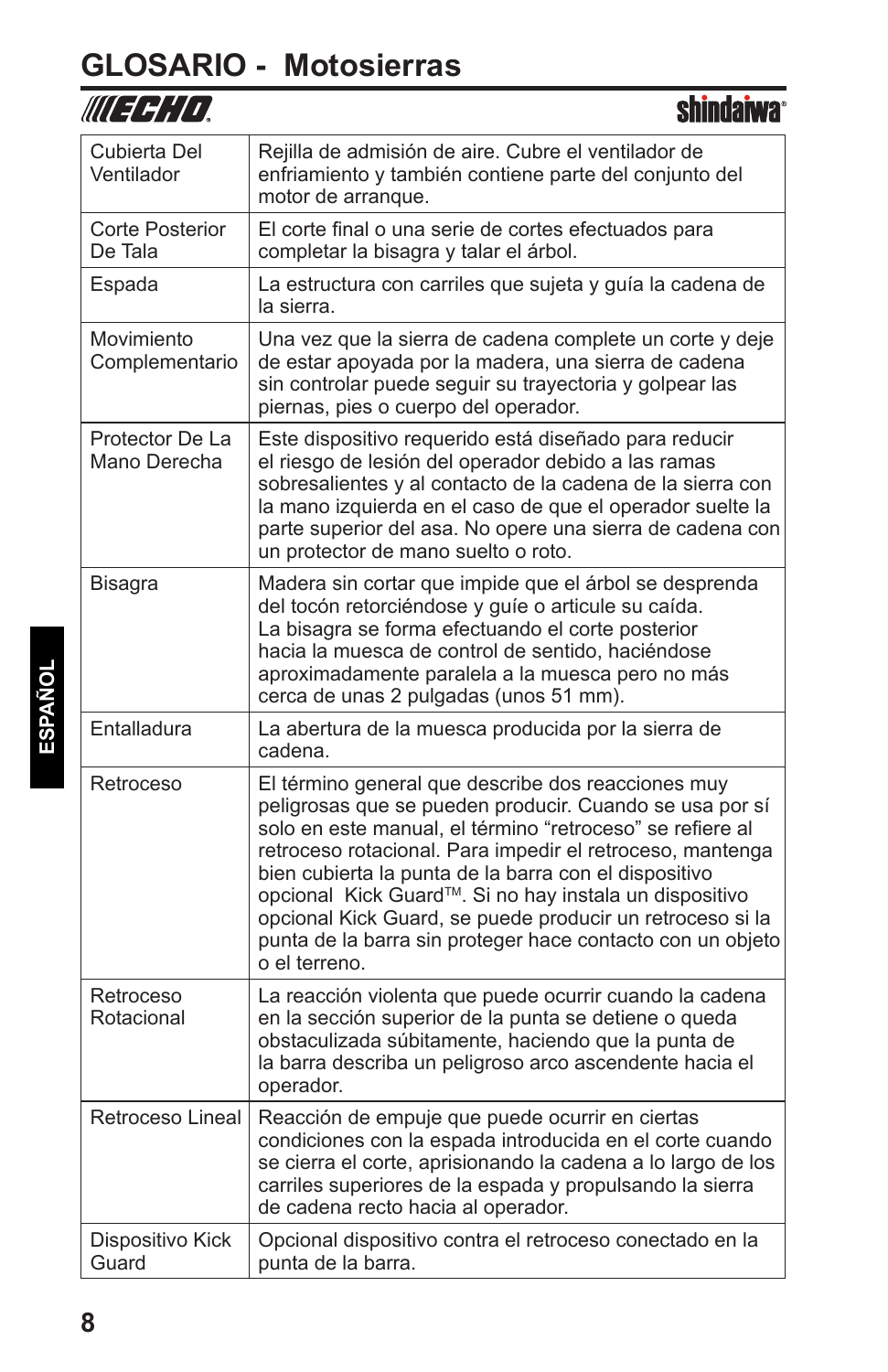

| Desramar                                        | El proceso de emplear cortes para quitar las ramas de un<br>árbol.                                                                                                                                                                                                                                                                                                                                                                           |
|-------------------------------------------------|----------------------------------------------------------------------------------------------------------------------------------------------------------------------------------------------------------------------------------------------------------------------------------------------------------------------------------------------------------------------------------------------------------------------------------------------|
| Cadena De<br>Sierra De Bajo<br>Retroceso        | Cadena de sierra que se ha demostrado que cumple con<br>los requisitos de retroceso de ANSI Norma B175.1 en una<br>muestra representativa de sierras de cadena.                                                                                                                                                                                                                                                                              |
| Muesca De Tala                                  | Corte en "V" o de otra forma hecho perpendicularmente a<br>la línea de caída deseada en el lado en que se va a caer<br>el árbol.                                                                                                                                                                                                                                                                                                             |
| Muesca Lateral                                  | Corte realizado en uno o en ambos lados del tronco para<br>reducir la posibilidad de que se escinda, o como parte del<br>método de corazón de manzana.                                                                                                                                                                                                                                                                                       |
| Aprisionamiento                                 | Específicamente el cierre de la madera que aprisiona y<br>detiene la cadena a lo largo de los carriles superiores<br>de la espada durante un corte. Esto puede hacer que<br>la sierra de cadena sea propulsada hacia atrás hacia el<br>operador (retroceso lineal). El aprisionamiento también<br>puede ocurrir en los carriles inferiores de la barra,<br>haciendo que la sierra de cadena sea impulsada en<br>sentido opuesto al operador. |
| Corte Por<br>Penetración                        | Otro término para Taladrado con una sierra de cadena.<br>Vea la definición de Taladrado.                                                                                                                                                                                                                                                                                                                                                     |
| Podar                                           | El proceso de recortar ramas de un árbol vivo.                                                                                                                                                                                                                                                                                                                                                                                               |
| Empuje Y<br>Tracción                            | Cuando el corte se efectúa a lo largo de los carriles<br>inferiores de la espada, la reacción de la sierra es en<br>sentido inverso al operador. Cuando se usa la parte<br>superior de la espada, la reacción empuja la sierra hacia<br>el operador. Ambas reacciones son normales y deben ser<br>controladas por el operador.                                                                                                               |
| Espada De<br>Retroceso<br>Reducido              | Las espadas son reconocidas por la Norma B175.1 de<br>ANSI como que tienen una punta de radio pequeña o<br>reducida para disminuir el área de retroceso potencial.                                                                                                                                                                                                                                                                           |
| Cadena De<br>Sierra De<br>Retroceso<br>Reducido | Cadena de sierra que ha demostrado un retroceso<br>reducido en un grupo seleccionado de modelos de sierra<br>de cadena durante las pruebas de ANSI. Antes de usar<br>una cadena de "retroceso reducido", vea a su distribuidor<br>para determinar si se puede instalar una cadena de<br>"retroceso reducido" en su sierra y poder cumplir con el<br>requisito de ARC de 45 grados.                                                           |
| Funda                                           | Se usa para proteger la cadena y la barra durante el<br>transporte y otras veces que no se utilice la sierra.                                                                                                                                                                                                                                                                                                                                |
| Segado                                          | Acción de barrido próxima al terreno con la hoja de la<br>sierra para cortar broza y maleza. El segado no debe<br>llevarse a cabo sin la protección proporcionada por el<br>dispositivo opcional Kick Guard™.                                                                                                                                                                                                                                |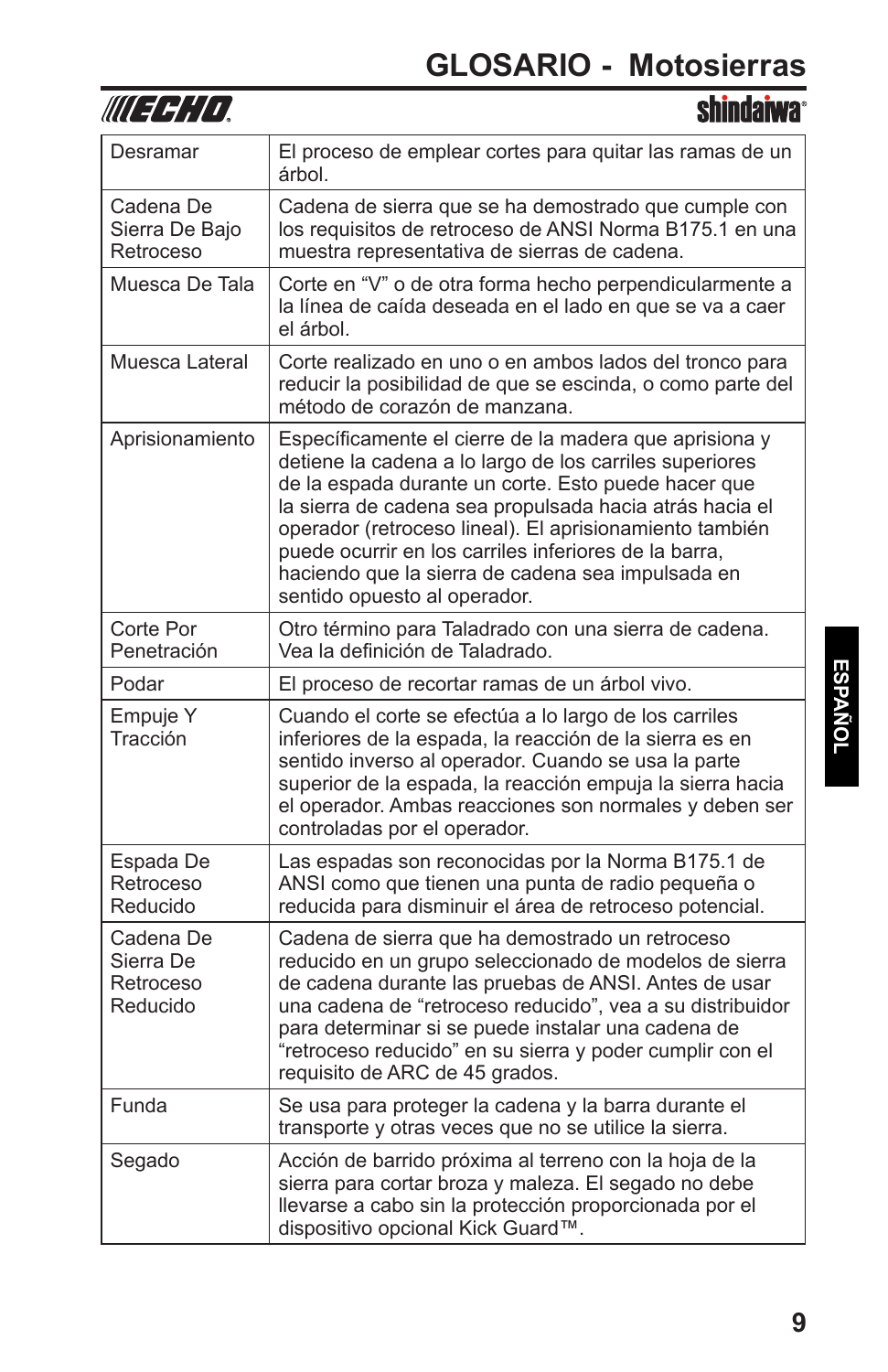## **GLOSARIO - Motosierras**

| //// <i>dd;/i</i>   | <b>chindaiwa</b>                                                                                                                                                                                                                                                                                                                                                                                                                                                                  |
|---------------------|-----------------------------------------------------------------------------------------------------------------------------------------------------------------------------------------------------------------------------------------------------------------------------------------------------------------------------------------------------------------------------------------------------------------------------------------------------------------------------------|
| Línea Lateral       | Se sujeta a la línea de atadura y se tira perpendicular a la<br>misma.                                                                                                                                                                                                                                                                                                                                                                                                            |
| Patinaje            | Se produce cuando la sierra de cadena no puede penetrar<br>durante un corte, la espada puede empezar a saltar o<br>patinar peligrosamente a lo largo de la superficie del<br>tronco o rama, resultando posiblemente en la pérdida de<br>control de la sierra de cadena. Para impedir o reducir el<br>patinaje, sujete debidamente la sierra de cadena con las<br>dos manos para asegurarse de que se haya establecido<br>una muesca de corte.                                     |
| Línea De<br>Atadura | Cuerda, cadena o cable atado a un tronco de árbol para<br>apalancar, y que se usa para atar el árbol y protegerlo<br>contra una caída hacia atrás y ejercer una tracción<br>constante para asegurar la caída apropiada del árbol.<br>El uso de ataduras puede ser peligroso si se ejecuta<br>indebidamente, como en el caso de que una línea<br>de atadura no sea suficientemente fuerte como para<br>resistir la tracción, o la fuerza de tracción disponible sea<br>inadecuada. |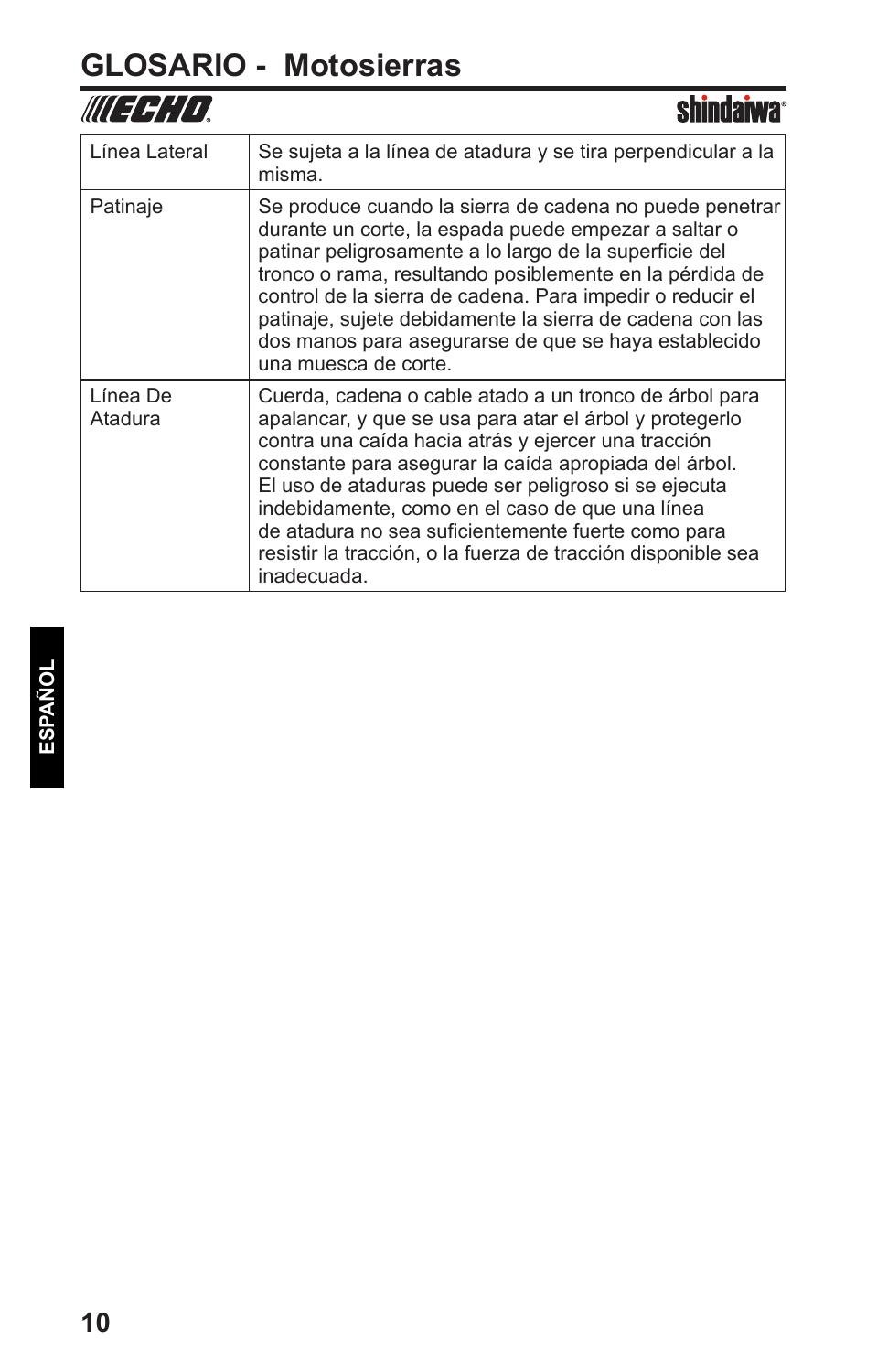

**shindaiwa**<sup>®</sup>

| Termes se rapportant aux unités avec moteur à essence                      |                                                                                                                                                                                                                       |  |
|----------------------------------------------------------------------------|-----------------------------------------------------------------------------------------------------------------------------------------------------------------------------------------------------------------------|--|
| Terme                                                                      | <b>Définition</b>                                                                                                                                                                                                     |  |
| Gâchette<br>D'accélérateur                                                 | Cette gâchette située sur la poignée arrière, permet de<br>contrôler la vitesse du moteur.                                                                                                                            |  |
| <b>Bouton De</b><br>Verrouillage De<br>Gâchette                            | Dispositif utilisé pour maintenir un ralenti rapide,<br>éventuellement nécessaire pour le démarrage d'un moteur<br>froid. Pour déverrouiller la gâchette, il suffit de la presser<br>et de la relâcher.               |  |
| Levier De<br>Verrouillage De<br>La Gâchette                                | Levier situé sur le dessus de la poignée arrière et sur<br>lequel l'opérateur doit appuyer pour pouvoir actionner<br>la gâchette. Lorsque l'opérateur relâche ce levier,<br>l'accélérateur est verrouillé au ralenti. |  |
| Décélérer                                                                  | Relâcher de la gâchette des gaz pour ralentir le régime<br>moteur (tr/min).                                                                                                                                           |  |
| Accélérer                                                                  | Appuyer sur la gâchette pour accoître le régime moteur (tr/<br>min).                                                                                                                                                  |  |
| Termes se rapportant aux unités avec moteurs électriques                   |                                                                                                                                                                                                                       |  |
| Matériau<br>Diélectrique                                                   | Matériau réduisant les risques de choc électrique ou<br>d'électrocution par contact accidentel en cours d'utilisation<br>en empêchant le passage du courant électrique entre<br>l'outil et l'opérateur.               |  |
| Calibre                                                                    | Terme utilisé pour décrire la taille des fils électriques de<br>prolongateurs utilisés avec les modèles électriques, en<br>fonction de leur longueur.                                                                 |  |
| <b>GFCI</b>                                                                | Disjoncteur différentiel. Système de coupure de circuit<br>assurant la protection contre les chocs électriques.                                                                                                       |  |
| Commutateur<br>Marche/Arrêt                                                | Commutateur électrique permettant mettre le moteur en<br>marche et de l'arrêter et de l'empêcher de tourner. Voir<br>les procédures de démarrage et d'arrêt dans le manuel<br>d'utilisation.                          |  |
| Termes se rapportant aux unités avec moteurs électriques et a<br>carburant |                                                                                                                                                                                                                       |  |
| <b>Balistique</b>                                                          | Terme décrivant un matériau utilisé dans les dispositifs de<br>protection pour réduire la pénétration de la chaîne de scie.                                                                                           |  |
| Coincement                                                                 | Fermeture ou resserrement du bois sur la lame, risquant<br>de la bloquer dans le trait de scie. Le coincement inclut le<br>pincement. (Voir également PINCEMENT.)                                                     |  |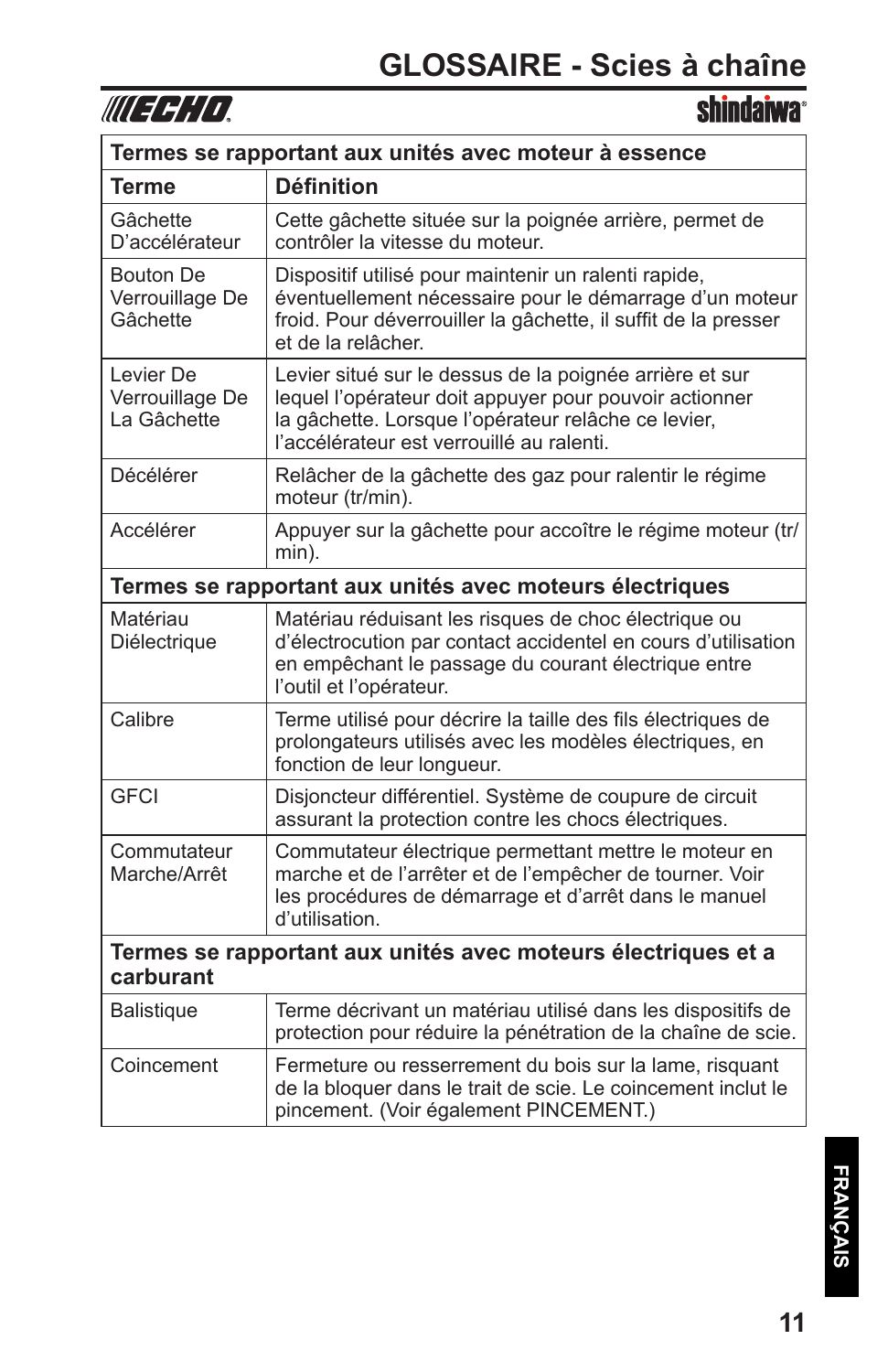### **GLOSSAIRE - Scies à chaîne**

|                                  | shindarwa                                                                                                                                                                                                                                                                                                                                                                                                                                                                                  |
|----------------------------------|--------------------------------------------------------------------------------------------------------------------------------------------------------------------------------------------------------------------------------------------------------------------------------------------------------------------------------------------------------------------------------------------------------------------------------------------------------------------------------------------|
| Creusement                       | Procédé consistant à utiliser la partie inférieure de<br>l'extrémité du guide pour pénétrer au centre d'une bille ou<br>d'un tronc. Le creusement peut éviter l'éclatement du bois<br>et le pincement du guide lorsque la coupe est effectuée<br>vers le haut ou le bas, au centre de la pièce à couper.<br>Cette pratique est extrêmement dangereuse et présente<br>un énorme risque de rebond. Elle ne doit donc être utilisée<br>que par des personnes expérimentées et dûment formées. |
| Guide À Archet                   | Guide (voir la définition ci-dessous) présentant une large<br>ouverture centrale, parfois utilisé pour la coupe de bois à<br>pâte.                                                                                                                                                                                                                                                                                                                                                         |
| expérimentées et dûment formées. | A Danger! ECHO Inc. déconseille l'usage d'un guide à archet sur ses<br>scies. Un guide à archet accroît le risque de rebond violent et de blessures<br>graves. Les guides à archet ne doivent être utilisés que par des personnes                                                                                                                                                                                                                                                          |
| Débroussaillage                  | Coupe ou élimination de la végétation dans la zone de<br>coupe ou sur le chemin d'échappement.                                                                                                                                                                                                                                                                                                                                                                                             |
| Tronçonnage                      | En général, les coupes transversales d'une branche ou<br>d'un arbre abattu. Le tronçonnage peut s'effectuer en<br>coupant par le dessus ou le dessous.                                                                                                                                                                                                                                                                                                                                     |
| Sabot De<br>Coupe                | Partie inférieure avant du carter de la barre guide utilisée<br>comme butée et/ou point de pivotement lors de la coupe.                                                                                                                                                                                                                                                                                                                                                                    |
| Griffe D'arrêt                   | Plaque d'arrêt dotée de griffe optionnelle, permettant de<br>maintenir la scie contre le bois et préférée de certains<br>utilisateur pour l'abattage d'arbres.                                                                                                                                                                                                                                                                                                                             |
| Franc Renard                     | Levier doté d'un crochet permettant de faire rouler les<br>billes et de les positionner.                                                                                                                                                                                                                                                                                                                                                                                                   |
| Attrape-Chaîne                   | Dispositif conçu pour réduire le risque de heurt de la main<br>de l'opérateur par une chaîne brisée ou éjectée du guide<br>pendant la coupe.                                                                                                                                                                                                                                                                                                                                               |
| <b>Tendeur De</b><br>Chaîne      | Dispositif permettant de régler avec précision la tension de<br>la chaîne.                                                                                                                                                                                                                                                                                                                                                                                                                 |
| Jambières                        | Protection spéciale pour les jambes pouvant réduire les<br>risques de blessures par contact avec une chaîne de scie<br>en rotation.                                                                                                                                                                                                                                                                                                                                                        |
| Volet De Départ                  | Commande du moteur utilisée pour enrichir le mélange de<br>carburant pour le démarrage à froid.                                                                                                                                                                                                                                                                                                                                                                                            |
| Déblayage                        | Éliminer la végétation et les arbustes d'un endroit au<br>moyen d'une scie à chaîne.                                                                                                                                                                                                                                                                                                                                                                                                       |
| Angle De<br>Rebond Calculé       | L'angle de rebond calculé par essais sur une machine<br>spéciale, conformément aux directives de la norme ANSI<br>B175.1.                                                                                                                                                                                                                                                                                                                                                                  |
| Calandre                         | Grille d'admission d'air. Cette grille couvre le ventilateur de<br>refroidissement ainsi que certaines pièces du lanceur.                                                                                                                                                                                                                                                                                                                                                                  |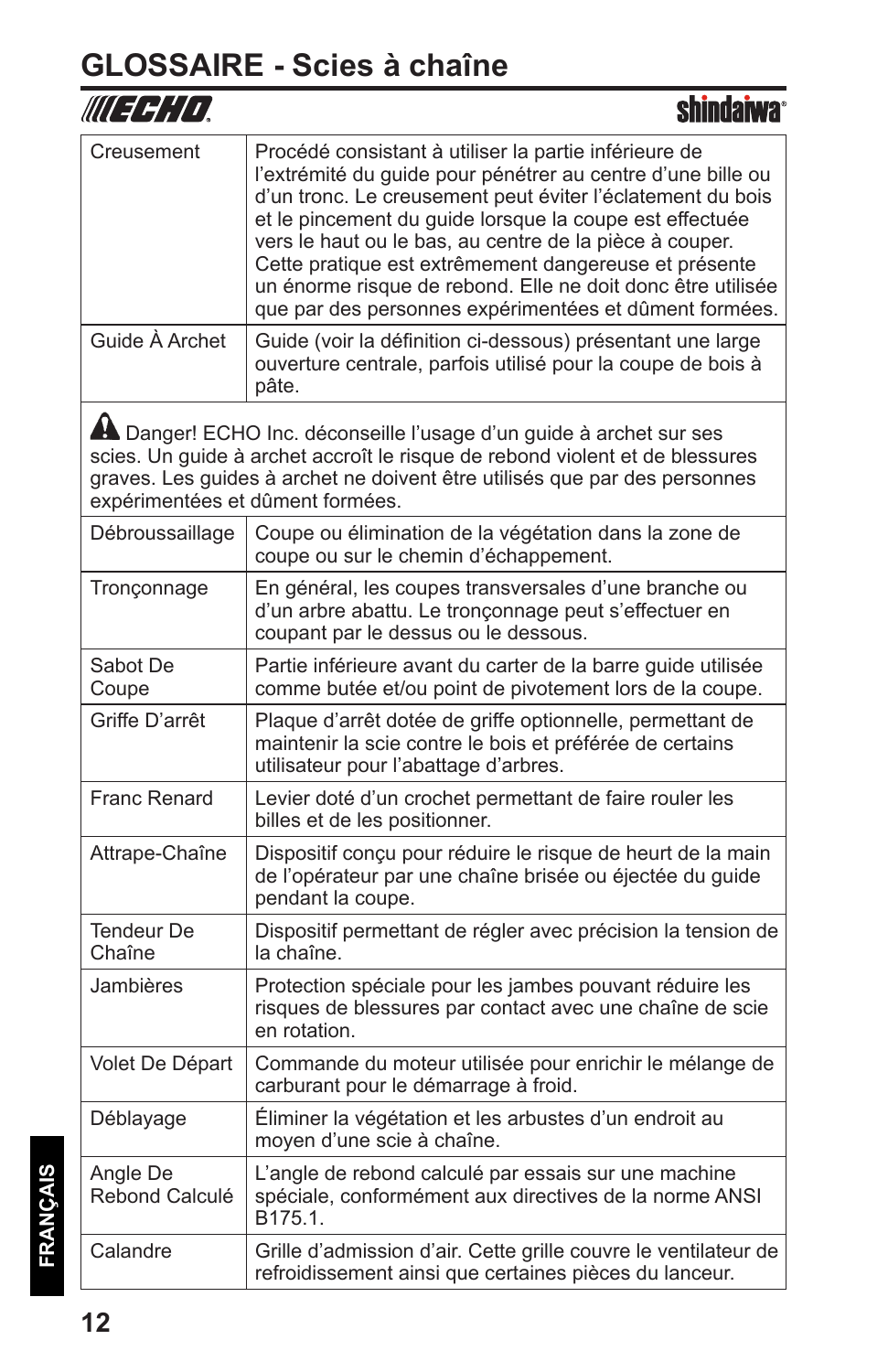### **GLOSSAIRE - Scies à chaîne**

| IIII 3 SI I I                                   |                                                                                                                                                                                                                                                                                                                                                                                                                                                  |
|-------------------------------------------------|--------------------------------------------------------------------------------------------------------------------------------------------------------------------------------------------------------------------------------------------------------------------------------------------------------------------------------------------------------------------------------------------------------------------------------------------------|
| Entaille Arrière<br>De Contrôle<br>Directionnel | Coupe finale d'une série d'entailles destinées à former une<br>charnière pour l'abattage de l'arbre.                                                                                                                                                                                                                                                                                                                                             |
| Suivi                                           | Une fois que la scie a effectué la coupe et n'est plus<br>supportée par le poids, la barre et la chaîne peuvent<br>poursuivre leur trajectoire et heurter les jambes, les pieds<br>ou le corps de l'opérateur ou d'un aide.                                                                                                                                                                                                                      |
| Garde De Main<br>Avant                          | Ce dispositif obligatoire est conçu pour réduire les risques<br>de blessures causées par le contact avec des branches en<br>saillie ou la chaîne en cas de perte de la prise sur I partie<br>supérieure de la poignée. Ne pas utiliser une scie dont la<br>garde de main est desserrée ou endommagée.                                                                                                                                            |
| Guide                                           | Pièce de support et de guidage de la chaîne de scie.                                                                                                                                                                                                                                                                                                                                                                                             |
| Charnière                                       | Partie du bois non coupée empêchant la torsion du tronc<br>sur la souche et servant de guide ou « charnière » lors de<br>la chute de l'arbre. La charnière est formée en coupant<br>par l'arrière, en direction du sifflet de contrôle directionnel,<br>approximativement en parallèle du sifflet mains ne<br>l'approchant pas de plus de 5 cm.                                                                                                  |
| <b>Trait De Scie</b>                            | Entaille créée par les dents de la chaîne de scie.                                                                                                                                                                                                                                                                                                                                                                                               |
| Rebond                                          | Ce terme décrit deux réactions extrêmement dangereuses<br>susceptibles de se produire. Lorsqu'il est utilisé seul dans<br>ce manuel, le terme « rebond » se réfère à un rebond<br>rotatif. Pour éviter le rebond, laisser le dispositif Kick<br>Guard™ en option correctement installé sur l'extrémité du<br>guide. Sans le dispositif Kick Guard en option, un rebond<br>peut se produire si le quide non protégé touche un objet<br>ou le sol. |
| <b>Rebond Rotatif</b>                           | Réaction brutale se produisant lorsque la chaîne de<br>scie de la partie supérieure de la pointe de la barre est<br>soudainement stoppée ou bloquée, ce qui propulse la<br>barre vers le haut et l'arrière, en direction de l'opérateur.                                                                                                                                                                                                         |
| Rebond<br>Linéaire                              | Réaction de poussée pouvant se produire dans certaines<br>conditions si le guide se trouve inséré dans une entaille qui<br>se referme, pinçant la chaîne sur le rail supérieur du guide,<br>propulsant la scie droit en direction de l'opérateur.                                                                                                                                                                                                |
| <b>Kick Guard</b>                               | Dispositif en option d'anti-rebond couvre l'extrémité du<br>guide-chaîne.                                                                                                                                                                                                                                                                                                                                                                        |
| Ébranchage                                      | Procédé consistant à éliminer les branches d'un arbre.                                                                                                                                                                                                                                                                                                                                                                                           |
| Chaîne À<br>Rebond Réduit                       | Chaîne de coupe ayant démontré pouvoir réduire le<br>rebond conformément aux directives de la norme ANSI<br>B175.1 sur plusieurs chaînes représentatives.                                                                                                                                                                                                                                                                                        |
| Entaille<br>D'abattage Ou<br>Sifflet            | Une découpe en forme de V ou autre, pratiquée à angles<br>droits pour contrôler la direction de la chute de l'arbre.                                                                                                                                                                                                                                                                                                                             |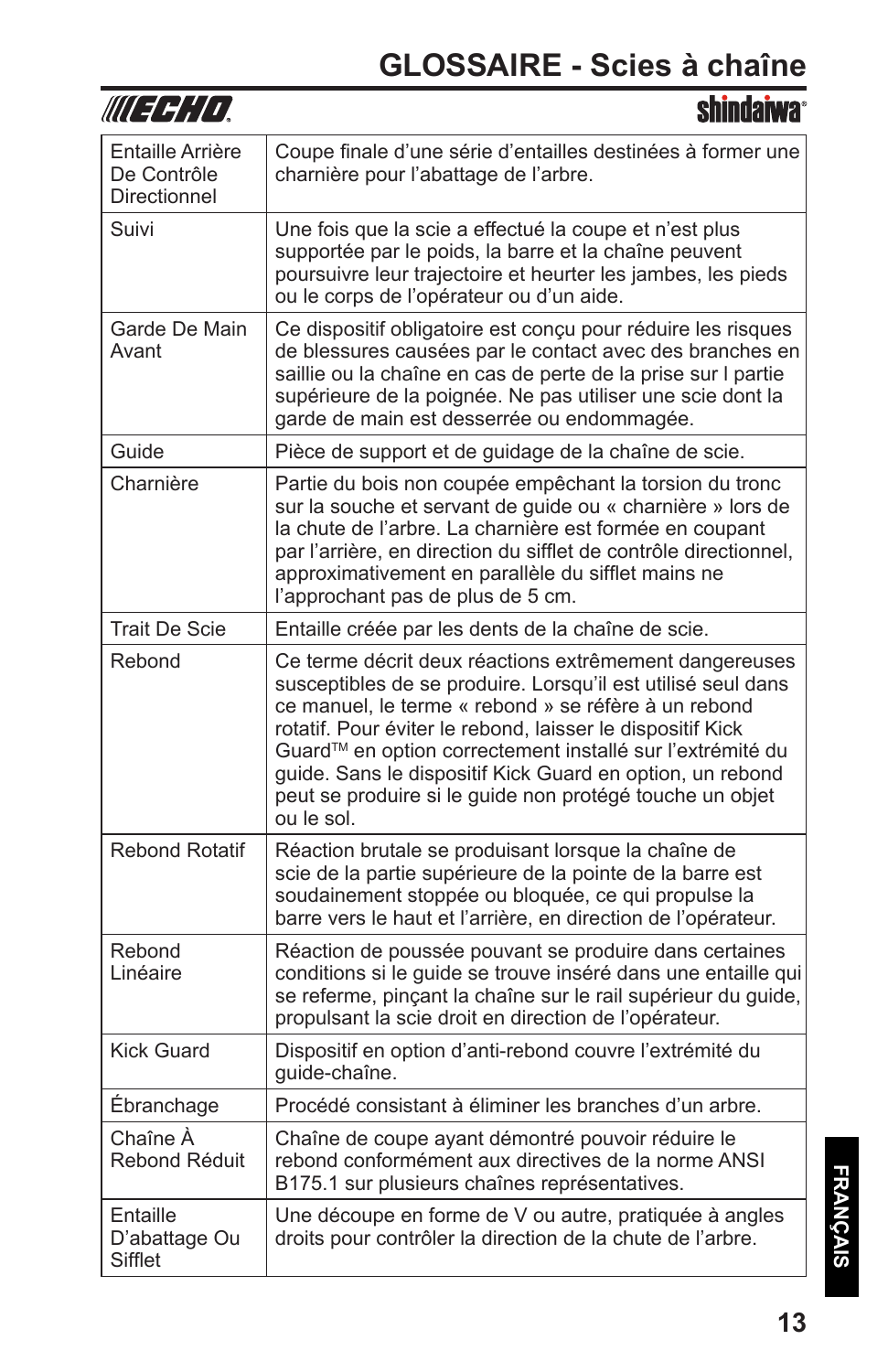### **GLOSSAIRE - Scies à chaîne**

|                           | snindarwa                                                                                                                                                                                                                                                                                                                                                  |
|---------------------------|------------------------------------------------------------------------------------------------------------------------------------------------------------------------------------------------------------------------------------------------------------------------------------------------------------------------------------------------------------|
| Entaille Latérale         | Entaille pratiquée des deux côtés du tronc, soit pour<br>réduire le risque d'éclatement, soit pour le « carottage ».                                                                                                                                                                                                                                       |
| Pincement                 | Fermeture du bois sur la chaîne, la pinçant et la bloquant<br>sur le haut du guide pendant la coupe. Ceci risque de<br>projeter violemment la scie en direction de l'opérateur<br>(rebond linéaire). Le pincement peut également se<br>produire sur le bas du guide. La scie est alors tirée à<br>l'écart de l'opérateur.                                  |
| Coupe<br>Plongeante       | Autre terme utilisé pour désigner le creusement avec une<br>scie à chaîne. Voir la définition du terme « Creusement ».                                                                                                                                                                                                                                     |
| Élagage                   | Procédé consistant à couper les branches d'un arbre sur<br>pied.                                                                                                                                                                                                                                                                                           |
| Poussée Et<br>Tirage      | Lorsque la coupe est effectuée avec le bas de la barre<br>guide, la scie est tirée à l'écart de l'opérateur. Lorsque<br>le haut de la barre est utilisé pour la coupe, la scie est<br>poussée en direction de l'opérateur. Ces deux réactions<br>sont normales et doivent être contrôlées par l'opérateur.                                                 |
| Guide À<br>Rebond Réduit  | Guide conforme à la norme ANSI B175.1 dont l'extrémité<br>est moins large afin de réduire les risques de rebond.                                                                                                                                                                                                                                           |
| Chaîne À Faible<br>Rebond | Chaîne ayant été prouvée réduire le risque de rebond sur<br>certains modèles de scie au cours de tests ANSI. Avant<br>d'utiliser une chaîne à « rebond réduit » demander au<br>revendeur si ce type de chaîne peut être utilisé sur une<br>scie particulière, sans nuire aux exigences d'angle de<br>rebond calculé de 45 degrés.                          |
| Fourreau                  | Étui couvrant la chaîne et la barre guide pendant le<br>transport et lorsque la scie n'est pas utilisée.                                                                                                                                                                                                                                                   |
| Fauchage                  | Mouvement de balayage au ras du sol pour tailler les<br>broussailles. Le fauchage ne doit pas être pratiqué sans le<br>dispositif Kick Guard™en option.                                                                                                                                                                                                    |
| Ligne De<br>Contrôle      | Corde attachée à l'ilinge pour tirer cette denière à angle<br>droit.                                                                                                                                                                                                                                                                                       |
| Ripage                    | Lorsque la scie n'entame pas le bois, la chaîne ou la lame<br>risque de rebondir ou de déraper dangereusement sur<br>la branche, ce qui peut faire perdre le contrôle de l'outil.<br>Pour empêcher ou réduire le ripage, tenir la scie à perche<br>correctement à deux mains et s'assurer que la chaîne ou<br>la lame a pratiqué une entame pour la coupe. |

τ